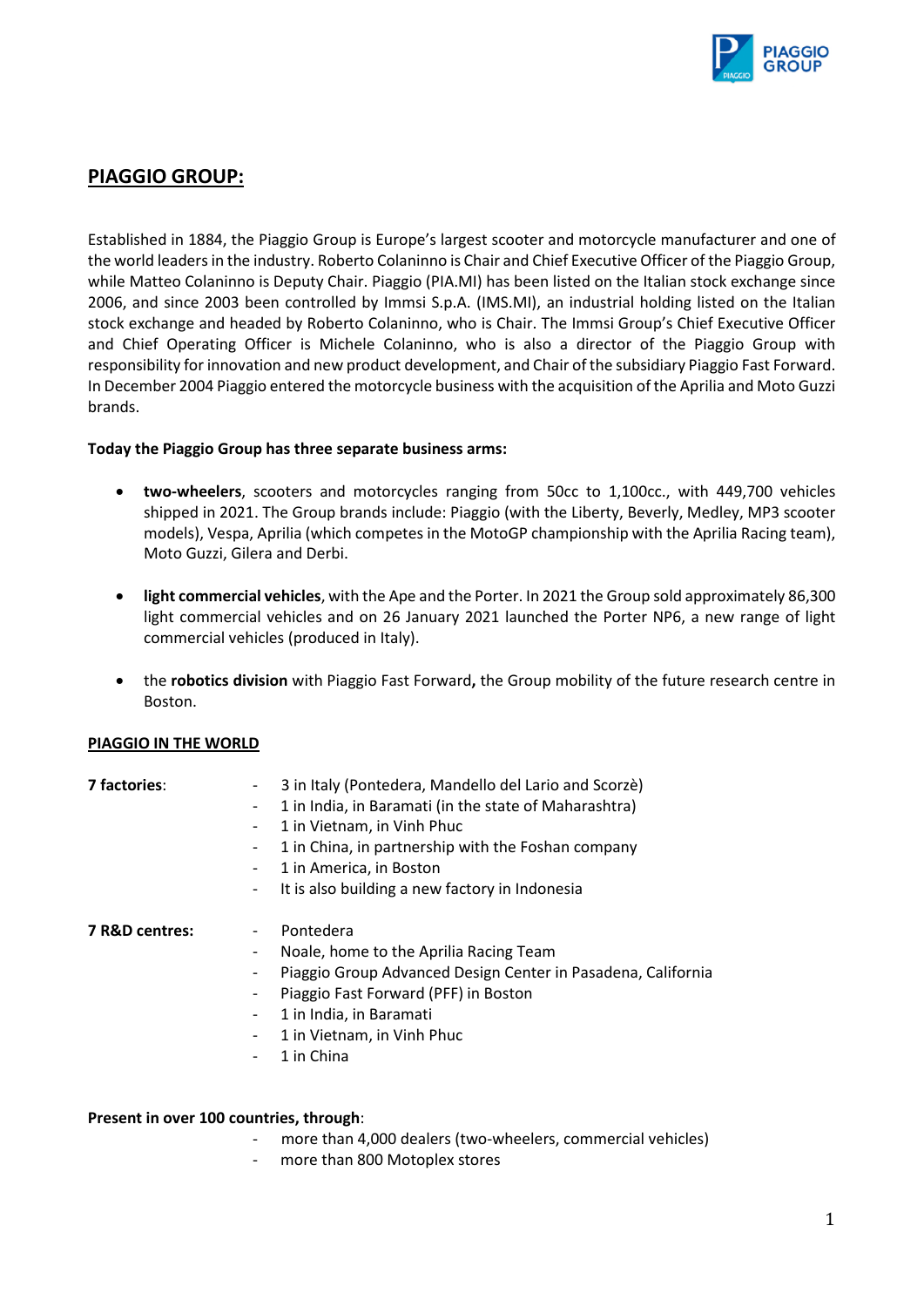

The Piaggio Group has **seven factories**: in Italy in **Pontedera** (Pisa), where its largest production plant is located, which produces Piaggio, Vespa and Gilera vehicles, light commercial vehicles for the European market and engines for scooters and motorcycles; **Scorzè** (Venice), where Aprilia two-wheelers are produced; **Mandello del Lario** (Lecco), which has built Moto Guzzi motorcycles since 1921, and is currently implementing a major preservation and restructuring project (involving both the factory and the museum), commissioned from star architect Greg Lynn, with the official opening scheduled for 2025; in India in **Baramati** (in the state of Maharashtra); and in Vietnam in **Vinh Phuc**. The Group also has **four R&D centres**: one in Pontedera; one in Noale, home to the Aprilia Racing Team; the Piaggio Group Advanced Design Center in Pasadena, California; and **Piaggio Fast Forward (PFF), in Boston.** The Pontedera site also houses the **Piaggio Museum**, whose renovation has increased the annual average number of visitors to more than 60,000.

In the last few years, the Piaggio Group has been implementing an intensive **international expansion** program, which has established it as a world-class player in its field today.

In June 2009 it entered the Vietnamese market, and in March 2012 it opened a production facility in **Hanoi**, regarded as an international example of best-practice quality and excellence. In five years, the Hanoi factory has produced more than 600,000 vehicles.

In April 2012, a plant was inaugurated in **Baramati** (in the state of Maharashtra) for the production of twowheeled vehicles, initially of the Vespa brand (for the local market) which was later joined by Aprilia scooters (including the award-winning Aprilia SR 150 and the Aprilia SR 125 and Storm 125). In Baramati, the Piaggio Group was already present with an industrial complex for the production of light commercial vehicles for the transport of goods and people, as well as diesel and turbo-diesel engines and, in 2019, also made its entry into the electric commercial vehicle segment, with the launch on the Indian market of **Ape e-city**, a green version of the iconic three-wheeler.

The Piaggio Group also operates through a **joint venture company in China** owned 45% by Piaggio. A development plan is planned for the area, as announced by Chairman Roberto Colaninno.

In order to further strengthen its presence in the Asian Far East, Piaggio is currently developing a **new factory in Jakarta, Indonesia** (a market of growing importance for the Group), which is scheduled to open by 2022 and will occupy an area of approximately 55,000 square meters.

Across the Atlantic, the Group operates through **Piaggio Group Americas**, a subsidiary headquartered in New York, and on the west coast, in Pasadena, California, through an R&D centre, the Piaggio Group Advanced Design Center.

Also, in the USA, **Piaggio Fast Forward Inc. (PFF)**, a Piaggio subsidiary headed by Michele Colaninno, was established in Boston in 2015 to conduct research into innovative mobility and transport solutions and technologies (see below).

To celebrate its 130th anniversary, the Piaggio Group published (for Rizzoli) *"FuturPiaggio, - 6 lezioni italiane sulla mobilità e sulla vita"* by Jeffrey Schnapp, who looks back at the Group's history through a futuristic lens and outlines the philosophy and future of the company and its brands.

### **Capex**

**In the last 10 years, the Group has made investments totalling more than 1,291.8 million euro.**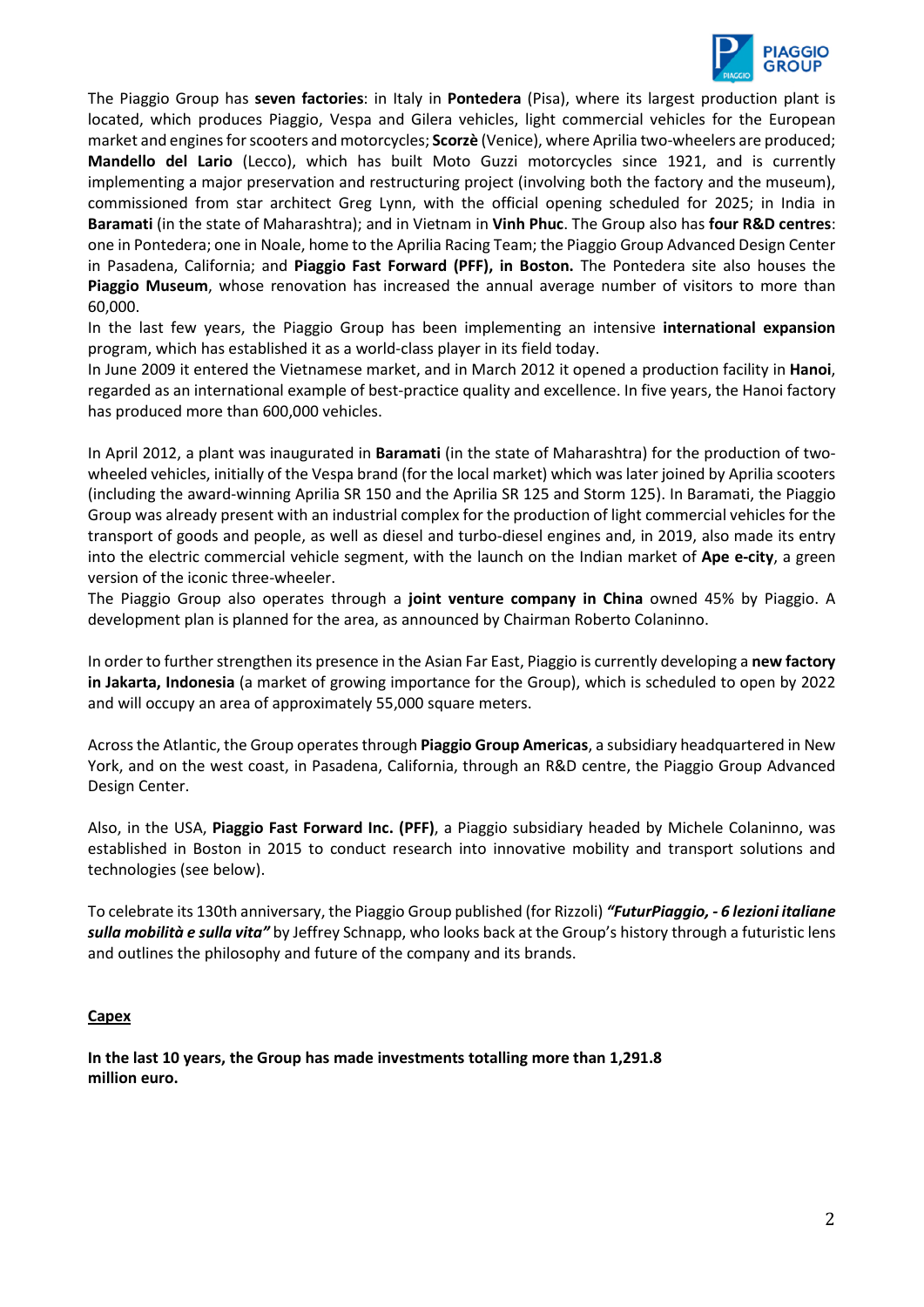



#### **The Pontedera factory is regarded as the "crown jewel" of the Italian motorcycle and scooter industry.**

Since 2003 it has been the object of an important development and innovation program:

- New two-wheeler production lines
- A new spare parts warehouse
- A new cataphoresis paint shop
- Refurbishment and enlargement of the Piaggio Museum, now one of Europe's most important twowheeler museums

Continuous innovation, with the focus on technological transition and entry into electric motors. Creation of the E-Mobility department in Pontedera

A new commercial vehicle line for the production of the new Porter NP6

#### **Safety and environment**

Maximum attention is paid to workplace safety and the environment: in 2020 Piaggio was one of the international industry's sustainability leaders with the attainment for the 6<sup>th</sup> consecutive year of the "AA" rating of Morgan Stanley Capital International (MSCI) Research, one of the world's top ESG rating agencies.

The MSCI rating, together with the "B" rating (climate change) assigned by CDP (Carbon Disclosure Project), reflect the mid-term path followed by the Group all over the world to make a tangible contribution to the attainment of the UN SDGs.

### **TWO-WHEELERS**

The Piaggio Group product range comprises scooters, motorcycles and mopeds with displacements from 50 to 1,400cc for the **Piaggio, Vespa, Aprilia, Moto Guzzi, Gilera, Derbi, and Scarabeo** brands. The Piaggio Group brand portfolio includes some of the most prestigious and historic names in motorcycling: from **Gilera**  (established in 1909), to **Moto Guzzi** (1921), **Derbi** (1922) and **Aprilia**, which in just over twenty years has established itself as one of the most successful manufacturer brands in the world Speed and Superbike championships. In scooters, the extraordinary **Vespa** brand has been a byword for individual mobility on two wheels since 1946 and – with more than 19 million scooters sold to date – an incredibly long-lived commercial success and one of the world's most famous icons of Italian style and technology.

#### **VESPA: more than 19 million Vespa scooters sold worldwide since 1946**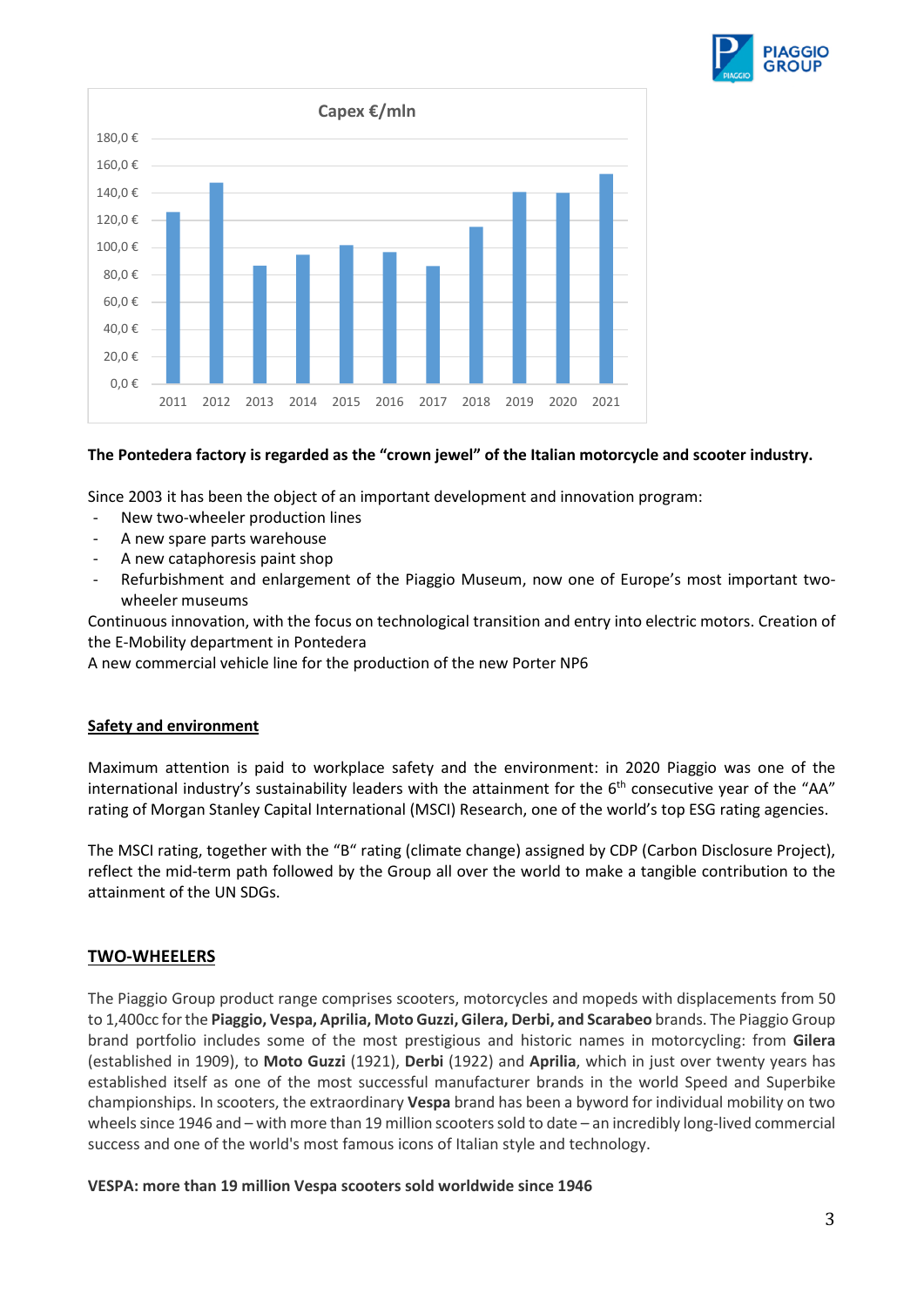

#### ELECTRIC WORLD

The Piaggio electric motor tradition dates back to the mid-1970s and the Group launched the first and bestselling hybrid scooter, the Piaggio Mp3 Hybrid. In November 2018, it launched the **Vespa Elettrica, a contemporary icon of Italian technology in the world:** the scooter stands for advanced connectivity, silent operation, personalisation, accessibility, respect for the environment and unique style, values that have always distinguished Vespa and in the Vespa Elettrica once again find full expression, confirming Vespa as a market brand that has always been ahead of its time.

The Vespa Elettrica power unit delivers a top power of 4 kW to outperform a traditional 50 cc scooter, and has a maximum range of 100 km, with no significant difference between urban and non-urban settings, thanks to a modern lithium ion battery and an efficient kinetic energy recovery system, which recharges the battery during deceleration. A complete recharge normally takes 4 hours.

In July 2021, the Group presented an innovative electric scooter, **Piaggio 1**, with removable batteries.

In 2021, the **E-Mobility department** which develops core components for 2-, 3- and 4-wheel electric vehicles was enlarged. New offices and labs will be built at Pontedera and the organisational structure will be augmented with approximately 40 electronic, mechanical and electro-technical engineers.

#### THE MOTOPLEX STORES

In December 2014, the Group launched a program to strengthen its worldwide distribution network with the introduction of the Motoplex store concept and the opening of the first store.

The Motoplex stores offer the Group's full range of quality brands (Piaggio, Vespa, Aprilia and Moto Guzzi) and represent an innovative model of a multibrand flagship store, consistent with the new global in-store experience strategy being developed by the Group in key metropolitan areas around the world. Today, Motoplex stores operate in Europe, America, Asia, India and Oceania, flanking the traditional dealer network. The largest Asian Motoplex was opened in 2017, in Bangkok. The event marked the Piaggio Group's entry on to the Thai motorcycle market, extending its already strong presence on the local scooter market. Recent openings included the Motoplex stores in Hong Kong and in Bangalore.

### ACTIVITIES IN SPORT

The Group has achieved outstanding results in sport: 104 world championship titles with Aprilia, Moto Guzzi, Gilera and Derbi.

A relative youngster in sport, Aprilia has become one of the most successful names in motorcycle racing history, with no fewer than 54 world championship titles (28 since its acquisition by the Piaggio Group). Its most recent victories were in 2015, in the Superstock 1000 FIM Cup, when it secured the Riders and Manufacturers titles.

In 2015 Aprilia Racing made a return to the top world motorcycle racing class, MotoGP.

Since then, Aprilia Racing has significantly strengthened its team and commitment to MotoGP. In 2019, Massimo Rivola was appointed as the new team CEO, alongside Technical Manager Romano Albesiano. In 2021, Aprilia Racing renewed its five-year agreement with Dorna Sports, to take part in MotoGP until 2026, with the move to a factory team as from 2022. In the 2022 season, its RS GP riders will be Maverick Viñales, who signed an annual contract in 2021 with an option for renewal, and Aleix Espargarò.

From the Innovation perspective, the German Quality and Finance Institute named Aprilia as the top Italian innovative company in the motorcycle and scooter sector.

### **COMMERCIAL VEHICLES**

The Piaggio Group is a player of growing importance on the market for 3- and 4-wheel light commercial vehicles for the transportation of passengers and goods. The Group brands in this sector include 4-wheel **Porter** and the iconic and versatile 3-wheel **Ape**, which celebrated its 70th anniversary in 2018. Since 1999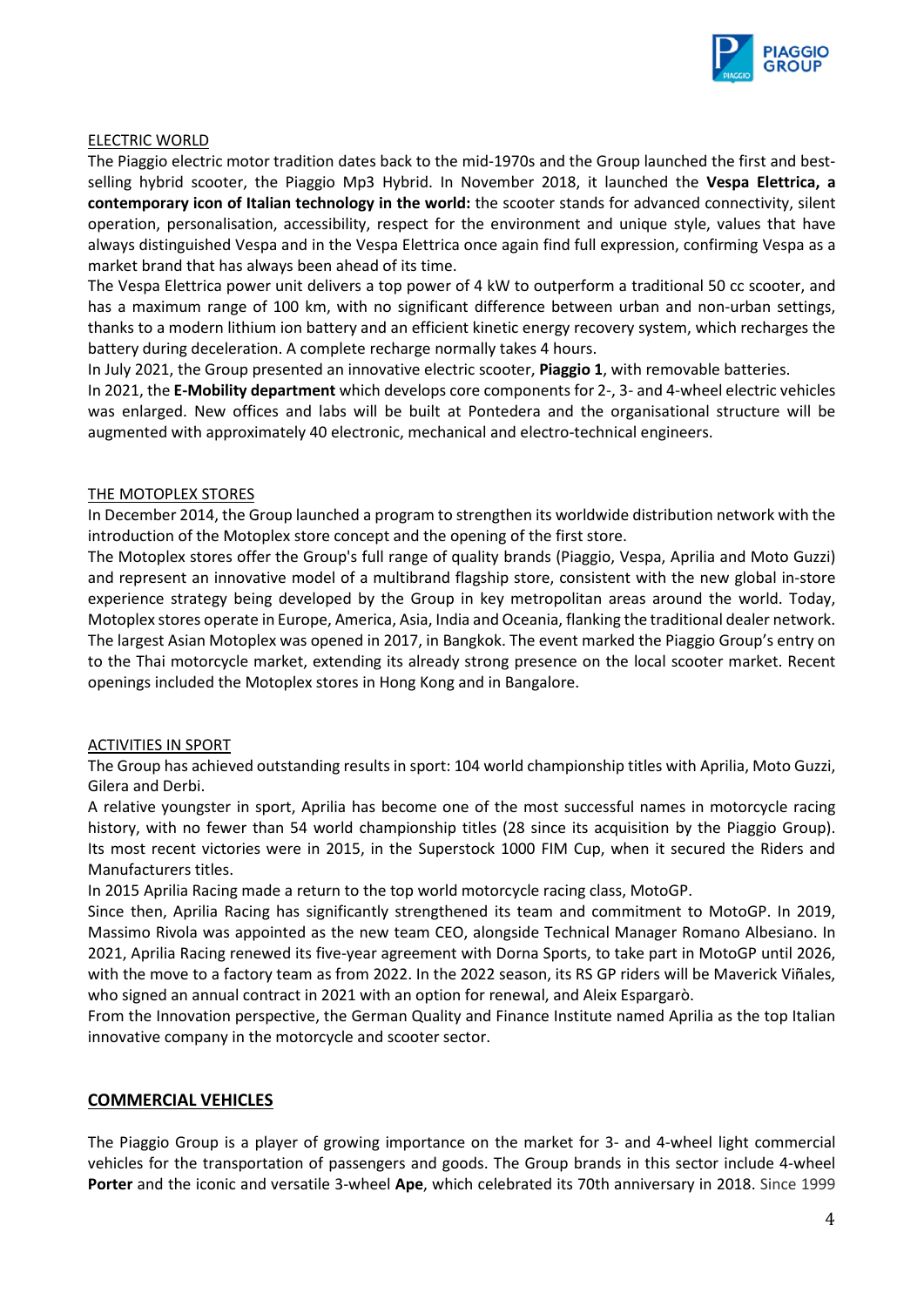

the Ape has also been produced in India, at the factory of Piaggio Vehicles Private Limited (PVPL, owned 100% by the Group) in Baramati, in the state of Maharashtra. The Group has implemented an important international development program for commercial vehicles, which began with the recent strengthening of its presence in the high-potential markets of Latin America, Africa and Asia and the extension of the distribution network to 23 countries.

At the end of January 2021, the **Piaggio Group** presented a new range of 4-wheel light commercial vehicles, the Porter NP6, equipped with eco-friendly petrol/LPG or petrol/methane engines. **The new Porter NP6 range is produced in the Piaggio Group's Pontedera factory in Italy and distributed in the main European countries through a dealer network specialised in the sale and support of commercial vehicles, focused on maximum customer satisfaction.** 

### **PIAGGIO FAST FORWARD**

**Piaggio Fast Forward (PFF)** is the Piaggio Group company based in Boston responsible for **Group research into mobility of the future.**

In November 2019 PFF launched its **first innovative project, gita®,** on the market. Gita is **a unique cargocarrying robot with a payload of up to 20 kg, which follows the user in indoor and outdoor environment. It moves at a top speed of 10 km/h and has a battery life of 4 hours.** In September 2021, PFF also unveiled gitamini®, a new robot that packs the technology and functionality of its revolutionary "big brother" gita® into a lighter, more compact design. gita® and gitamini® are manufactured at Piaggio Fast Forward's plant located in Boston's Charlestown neighborhood, and marketing will include an initial phase dedicated to the U.S. market, where the movement of robots on city streets is already regulated.

**PFF has received a number of important acknowledgements for its work in robotics**, including the **Disruptive Genius – Company award** at the **2017 MITX Awards** for distinction in "*unconventional innovative thinking, being the first to explore new frontiers and promoting the innovation economy through its operations"*; inclusion in the **Top 100 Most Innovative and Disruptive Construction Companies** in the *Robotics* category by **Disruptor Daily**, a prestigious international online daily, thanks to "*the strong technological capabilities of Gita*"; the prestigious **GOOD DESIGN® AWARDS 2017** in the *Robotics* category with Gita, "*considered a revolutionary and visionary project*". In 2020, at the **Red Dot Awards – Product Design 2020**, one of the world's leading product design awards, Gita received the **Red Dot quality mark** for its unique and disruptive design, and the top award, the **BEST OF THE BEST**, in the category of innovative products.

The **Chair** of Piaggio Fast Forward is **Michele Colaninno; Greg Lynn** is **Chief Executive Officer** and **Jeffrey Schnapp** is **Chief Visionary Officer**.

The members of the PFF Advisory Board are **Roberto Colaninno** (Chair and CEO of the Piaggio Group), **John Hoke** (Vice President Global Design at Nike), **Doug Brent** (Vice President Technology Innovation at Trimble), **Jeff Linnell** (former Director of Robotics at Google) and **Daniela Rus** (Director of the Science and Artificial Intelligence Laboratory at the MIT in Boston).

## **SUMMARY OF 2021 FINANCIAL RESULTS**

**Piaggio Group Chair and CEO Roberto Colaninno:** *"The results approved today by the Piaggio Group Board of Directors reflect a clear improvement in all the key business and financial indicators, confirming the strength of the Group's strategy and its ability to respond effectively to the challenging situation. Net sales rose by 27% from 2020 and by 9.7% from 2019, while net debt at 31 December 2021 was down by approximately 43.3 million euro from 2020 and approximately 49.4 million euro from 2019."*